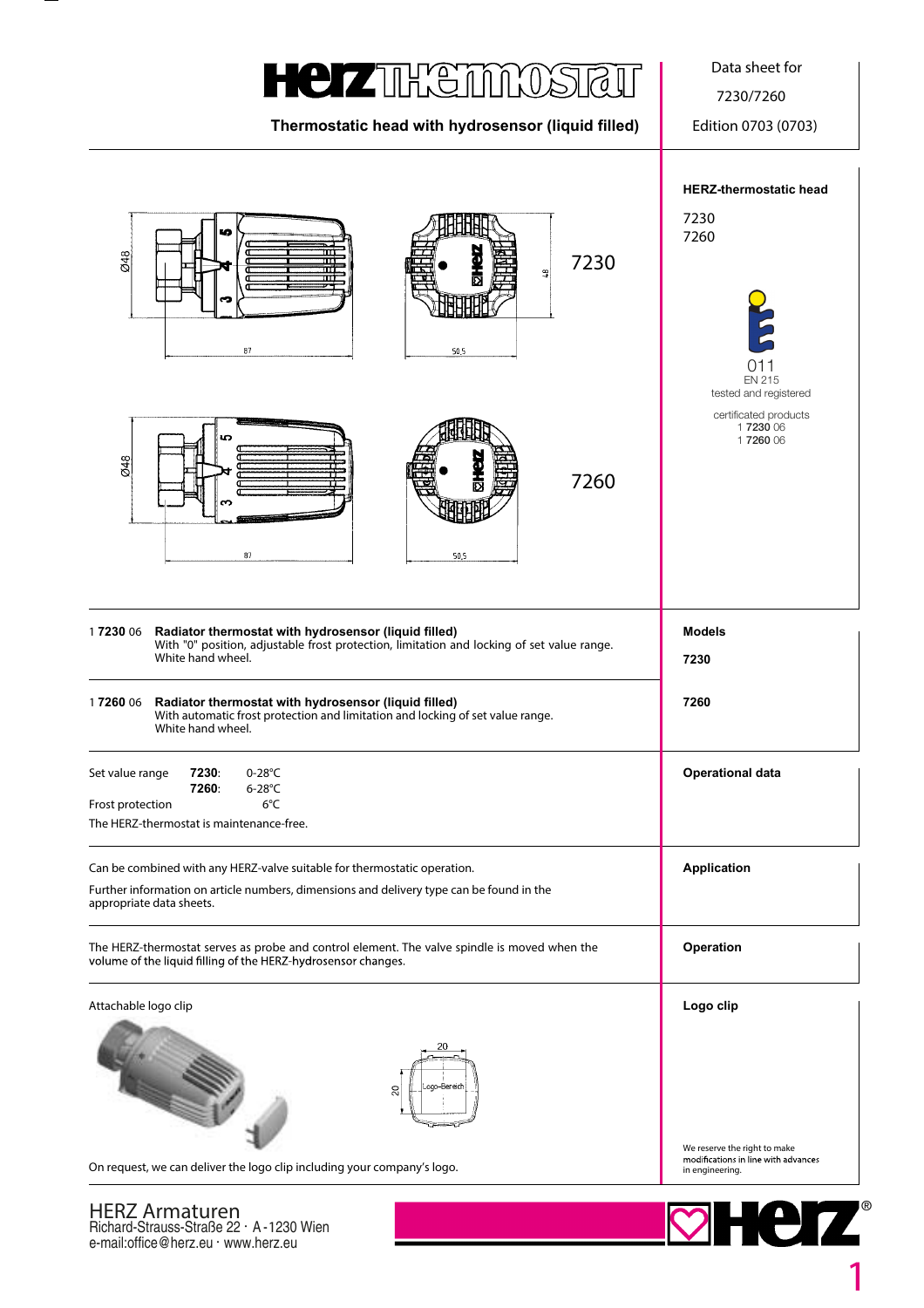By adjusting the scale marking to the indicator the following approximate temperatures can be reached in the room, allowing temperature (K) deviations according to the installation and system type.

**Setting options**

| ☀<br>5<br>Marking<br>$\mathbf{1}$<br>2<br>3<br>4<br>6<br>$^{\circ}C$<br>9,5<br>13<br>16,5<br>23,5<br>28<br>6<br>20<br>Comfort setting "4"<br>Frost protection "*"<br><b>Shutoff</b><br>Thermostat 7230<br><b>Summer setting</b><br>Theft protection<br><b>Accessories</b><br>1 6807 90 HERZ-TS-90 assembly key<br>1 9551 00 stop pins for limitation and locking of the set value range<br>1955203 theft protection (snap clips), open with key 1664000<br>1 7000 00 Logo clip, unmarked<br>1. Unscrew the screw cap or hand wheel from the valve.<br>Installation<br>Set the thermostatic head to the "fully open" position (preset) and place it on the lower part of the valve until the lower part locks and the indicator is completely visible.<br>2.<br>Do up the union nut and tighten gently (key 30 hex).<br>3.<br>4. Turn the hand wheel to check operation.<br>$\overline{\mathbf{2}}$<br>3 | iypu.                                                                                                                            |  |  |  |  |  |  |  | 7230/7260 |
|---------------------------------------------------------------------------------------------------------------------------------------------------------------------------------------------------------------------------------------------------------------------------------------------------------------------------------------------------------------------------------------------------------------------------------------------------------------------------------------------------------------------------------------------------------------------------------------------------------------------------------------------------------------------------------------------------------------------------------------------------------------------------------------------------------------------------------------------------------------------------------------------------------|----------------------------------------------------------------------------------------------------------------------------------|--|--|--|--|--|--|--|-----------|
|                                                                                                                                                                                                                                                                                                                                                                                                                                                                                                                                                                                                                                                                                                                                                                                                                                                                                                         |                                                                                                                                  |  |  |  |  |  |  |  |           |
|                                                                                                                                                                                                                                                                                                                                                                                                                                                                                                                                                                                                                                                                                                                                                                                                                                                                                                         |                                                                                                                                  |  |  |  |  |  |  |  |           |
|                                                                                                                                                                                                                                                                                                                                                                                                                                                                                                                                                                                                                                                                                                                                                                                                                                                                                                         | The "4" comfort setting corresponds to a room temperature of approximately 20°C and offers<br>optimum comfort and energy saving. |  |  |  |  |  |  |  |           |
|                                                                                                                                                                                                                                                                                                                                                                                                                                                                                                                                                                                                                                                                                                                                                                                                                                                                                                         | Set to "*" position the valve opens at an ambient temperature of approximately 6°C and prevents the<br>system from freezing.     |  |  |  |  |  |  |  |           |
|                                                                                                                                                                                                                                                                                                                                                                                                                                                                                                                                                                                                                                                                                                                                                                                                                                                                                                         | Set to position "0", the thermostatic valve is shut off and the frost protection is overridden.                                  |  |  |  |  |  |  |  |           |
|                                                                                                                                                                                                                                                                                                                                                                                                                                                                                                                                                                                                                                                                                                                                                                                                                                                                                                         | When the heating period ends, open the thermostat by turning anti-clockwise. This prevents dirt<br>adhering on the valve seat.   |  |  |  |  |  |  |  |           |
|                                                                                                                                                                                                                                                                                                                                                                                                                                                                                                                                                                                                                                                                                                                                                                                                                                                                                                         | For theft protection, snap clips 1 9552 03 can be ordered, which can be fastened over the union nut.                             |  |  |  |  |  |  |  |           |
|                                                                                                                                                                                                                                                                                                                                                                                                                                                                                                                                                                                                                                                                                                                                                                                                                                                                                                         | 1 6640 00 HERZ-universal key to open theft protection                                                                            |  |  |  |  |  |  |  |           |
|                                                                                                                                                                                                                                                                                                                                                                                                                                                                                                                                                                                                                                                                                                                                                                                                                                                                                                         |                                                                                                                                  |  |  |  |  |  |  |  |           |
|                                                                                                                                                                                                                                                                                                                                                                                                                                                                                                                                                                                                                                                                                                                                                                                                                                                                                                         |                                                                                                                                  |  |  |  |  |  |  |  |           |
|                                                                                                                                                                                                                                                                                                                                                                                                                                                                                                                                                                                                                                                                                                                                                                                                                                                                                                         |                                                                                                                                  |  |  |  |  |  |  |  |           |
|                                                                                                                                                                                                                                                                                                                                                                                                                                                                                                                                                                                                                                                                                                                                                                                                                                                                                                         |                                                                                                                                  |  |  |  |  |  |  |  |           |
|                                                                                                                                                                                                                                                                                                                                                                                                                                                                                                                                                                                                                                                                                                                                                                                                                                                                                                         |                                                                                                                                  |  |  |  |  |  |  |  |           |
|                                                                                                                                                                                                                                                                                                                                                                                                                                                                                                                                                                                                                                                                                                                                                                                                                                                                                                         |                                                                                                                                  |  |  |  |  |  |  |  |           |
|                                                                                                                                                                                                                                                                                                                                                                                                                                                                                                                                                                                                                                                                                                                                                                                                                                                                                                         |                                                                                                                                  |  |  |  |  |  |  |  |           |